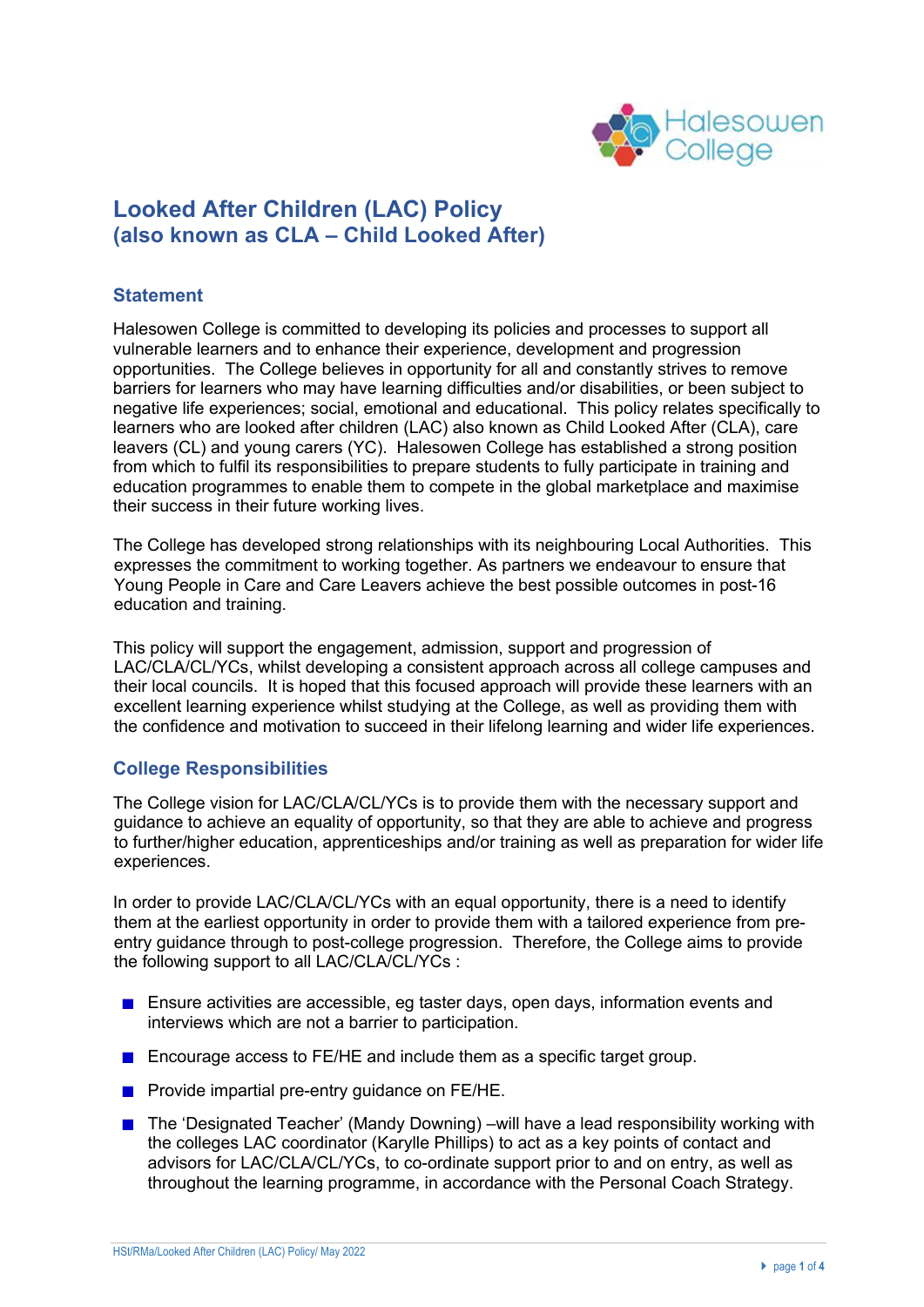- **E** Ensure early identification of applicants and establish contact with them as appropriate.
- Ensure information on the full range of support offered to LAC/CLA/CL/YCs is readily available and easily accessible (financial, welfare and academic).
- Where appropriate offer flexible application arrangements and interviews.
- **E** Ensure that the individual's circumstances and views are reflected in the support offered to them and assistance with their application to College.
- **Provide impartial progression guidance relating to further study (eg FE to HE), or** progression routes into employment and to support transition to higher education or employment.

## **THE PROCESS: SUCCESSFUL ENGAGEMENT, ADMISSIONS AND COMPLETION for LAC/CL/YCs**

| <b>Beneficiaries</b>                  | <b>Actions</b>                                                                                                                                                                                                                                                                        |  |
|---------------------------------------|---------------------------------------------------------------------------------------------------------------------------------------------------------------------------------------------------------------------------------------------------------------------------------------|--|
| <b>Learners</b><br>(and their Carers) | Learners will receive early support and guidance, eg IAG, targeted<br><b>Contract</b><br>support, informal tour of the campus, transition meetings                                                                                                                                    |  |
|                                       | Familiarisation with College expectations eg attendance,<br>$\blacksquare$<br>commitment, behaviour, progression opportunities                                                                                                                                                        |  |
|                                       | Provision of information regarding Safeguarding/Wellbeing, support,<br>ш<br>contact names/faces                                                                                                                                                                                       |  |
| <b>Staff</b>                          | A Designated Teacher (Mandy Downing) and Karylle Phillips are<br>$\blacksquare$<br>points of contact for all LAC/CLA/CL/YCs                                                                                                                                                           |  |
|                                       | Tutors are aware of learners support needs at an early stage so they<br>$\blacksquare$<br>can be actioned. The Personal Education Plan (PEP) can be<br>reviewed termly or sooner if there is a problem. This includes<br>updating actions on the EBS central system and My Halesowen. |  |
|                                       | Student support managers / Personal coaches to be made aware of<br>ш<br>any issues in past education that may affect learning, behaviour or<br>attendance, which will require intervention strategies, eg advocacy,<br>targeted support, early one to one meetings                    |  |
|                                       | Student support managers / Personal coaches to inform the<br><b>The Second</b><br>Designated Teacher / coordinator and the key worker/carers, in the<br>case of disciplinary or personal problems and not to permanently<br>exclude a student without informing these contacts        |  |
| <b>The College</b>                    | College provides early interventions regarding poor attendance,<br><b>The Second Second</b><br>behaviour, and study issues                                                                                                                                                            |  |
|                                       | Improved outcomes, ie successful completions, progress to further<br>m.<br>study, training and/or employment, as well as learner experience, are<br>reported to the College Leadership Team                                                                                           |  |

| <b>Reviewed / Approved</b> | By              | <b>Date</b> |
|----------------------------|-----------------|-------------|
| Reviewed by                | Helen Stockdale | May 2022    |
| CLT approved               | N/A             |             |
| Website                    | No              |             |
| Next Review date           |                 | 01.05.2023  |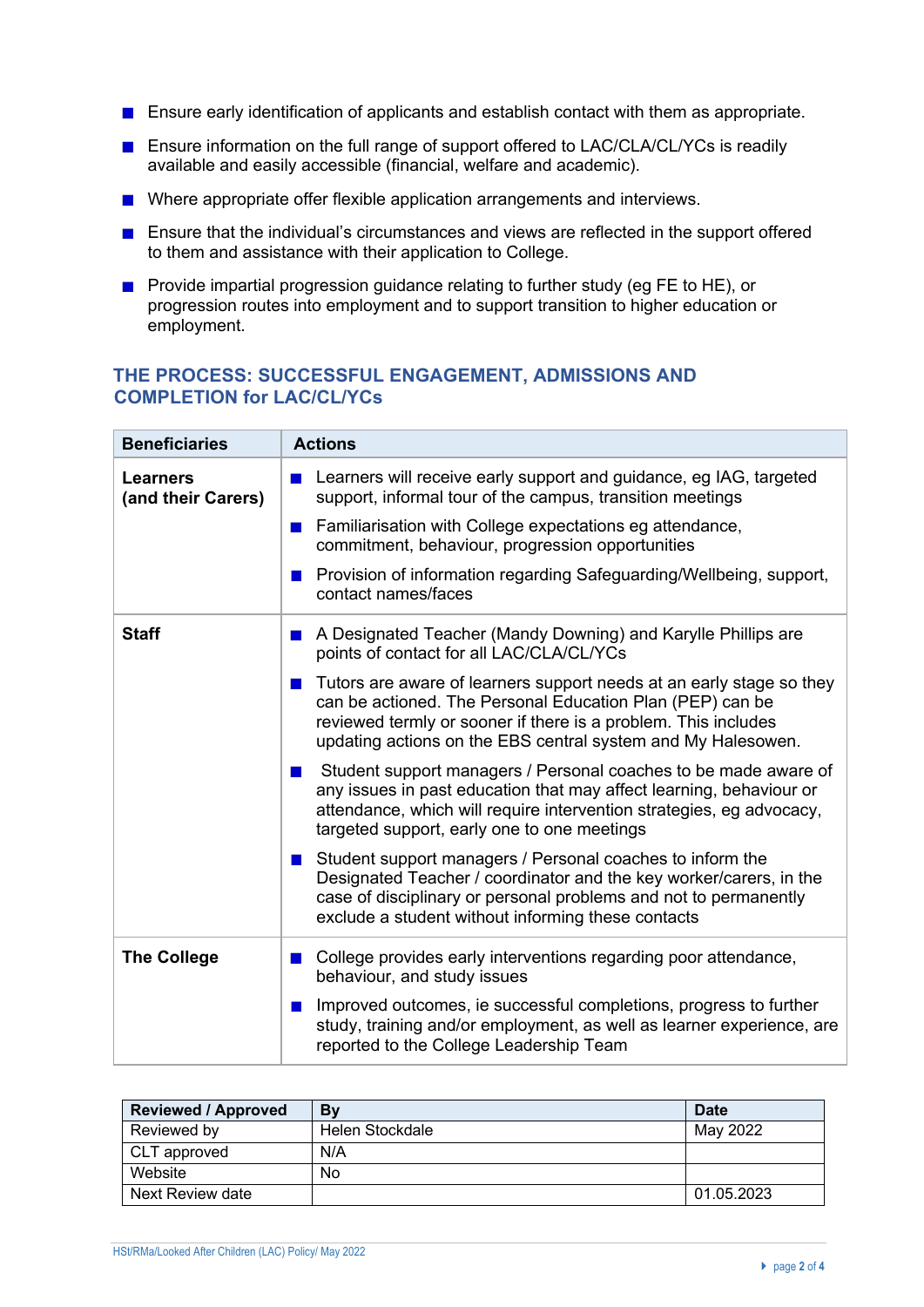# **Care Experience**

At Halesowen College we recognise that students have different living circumstances. Some may live with parents, family members, carers or may be living independently or with support. We want to make sure that our students are given the right support from the moment they apply to study with us.

### **What does Halesowen College mean by care experienced?**

We use the term care experience to cover a range of different living circumstances young people have. You may have heard of the following terms

- **Looked After Child/Child Looked After**
- Care Leaver
- Kinship Care/Living with Relatives
- **■** Foster Care
- Residential Care/Children's Home
- **Unaccompanied Minor**

You may have or have had, a social worker, a personal advisor (PA) an Independent Reviewing Officer (IRO) or maybe you remember attending meetings called LAC reviews or PEP meetings.

If any of these sound familiar to you and your living circumstances, we at Halesowen College consider you care experienced.

### **If I am care experienced, what should I do?**

At Halesowen College, we want you to receive the best support package possible. We recognise that being care experienced can come with many challenges and we have a team here who want to make sure that you never feel you are managing these challenges alone. We know how difficult studying can be at times and we want to make sure that you can focus on your education with the support of our team to manage any challenges and changes whilst you are with us.

To provide this support we need you to **declare your care experience** as soon as you apply or at enrolment. If you have enrolled and have yet to disclose pop and see our admissions team who can add this information onto your file.

#### **Who will know I am care experienced?**

We recognise that this might not be something all young people want to share, as they may be worried about who will know they are care experienced.

At Halesowen College, we pride ourselves on making sure all young people feel they can share in a safe place. Our Safeguarding team will know more details about your care experience as they will be your first point of contact. Your student support manager and personal coach will know only relevant details of your care experience. They will only know that you have declared. Unless of course you want to share your experiences with friends and others, no one else will know about your care experiences.